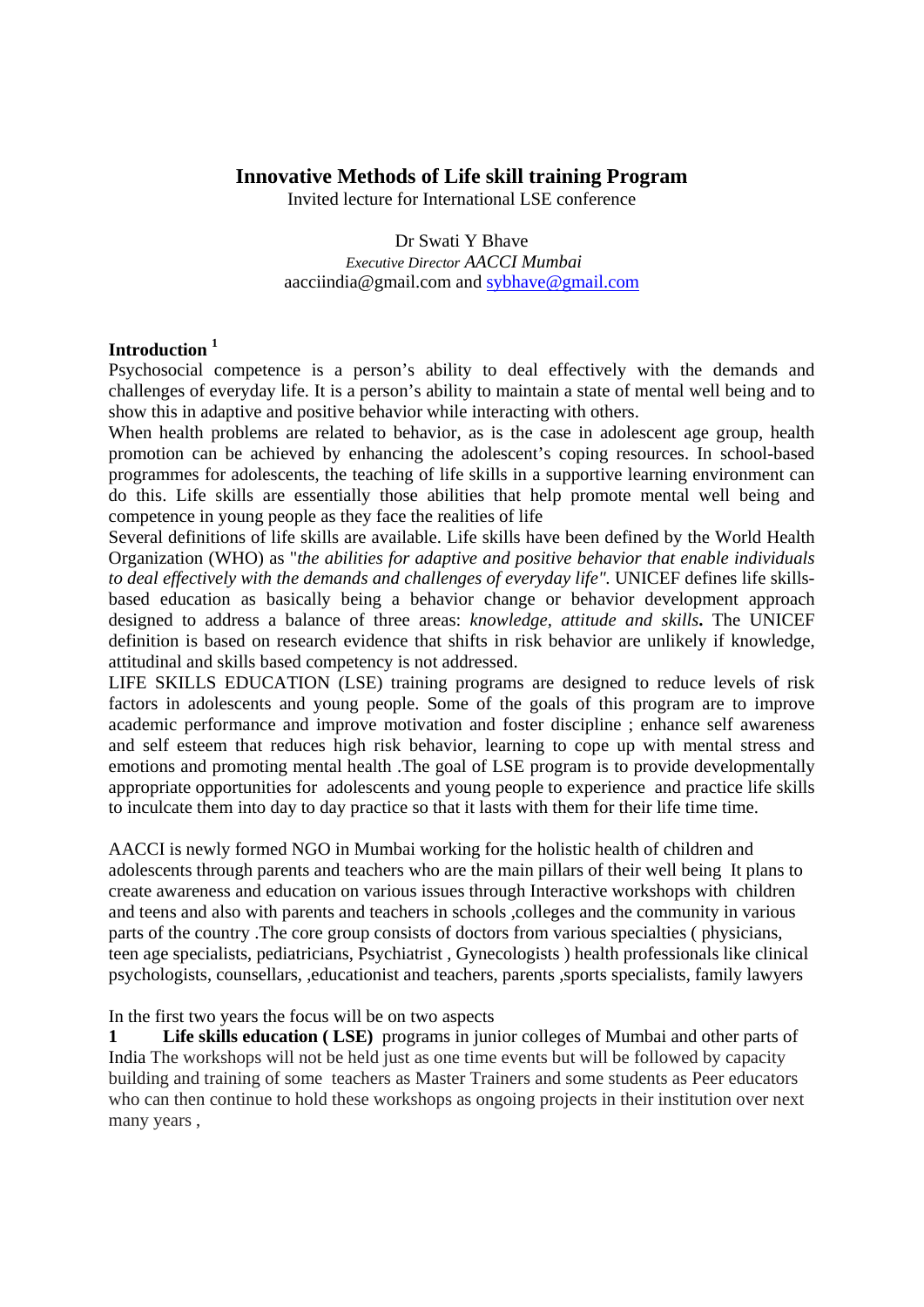**2 Life style disease prevention** India has a rising incidence of obesity diabetes hypertension heart problems, strokes and Mental stress related diseases., not only in adults but also in adolescents and children Obesity in children and adolescents is going as high as 20 -29 % in some metro cities Fortunately all this is PREVENTABLE by simple measure of altering our bad life style. Indians needs to be extra careful as we have genetic predisposition to these diseases called " the metabolic syndrome "This is aggravated by unhealthy lifestyle that track through childhood into adolescence to adulthood. As adults it is our moral responsibility to educate ourselves about life style diseases and the interventions to prevent them ,not only to remain healthy ourselves , but by adapting this into our homes and our life we can protect our future generations. This should be taken up as a mission

AACCI also will undertake Research to see the impact of these workshops and interventions suggested by following up the participants

*The core group of AACCI consists of doctors from various specialties: Adult Physicians, Teenage Specialists .pediatricians, Psychiatrists, Clinical Psychologists and Counselors ,educationists, teachers parents , sports experts and lawyers* 

**Background of LSE program for junior college students :** Life skill education programs have been conducted from 2001 to date by Dr Jitender Nagpal Project Director of Expressions India in various schools in Delhi with a very well established Peer Educator Program .A lot of work has been done and data generated in these *programs*.<sup>1</sup> Dr Jitendra Nagpal, Project Director ,*Expressions India* has been conducting LSE programs for children in many schools of Delhi since 2001 . This group has a excellent experience of peer educators for LSE in schools .*Expressions India* was also the agency that created the training modules and is in charge of advocacy for the principals and training of the teachers for conducting the Government of India's Adolescent Education Program AEP that is running in many states all over India since last two years. The author has been working in the core group of *Expressions India* since 2002.

This data is presented elsewhere in this conference. The author is a active member of the Core group of expressions since  $2002$ . In Delhi the 11 th &  $12<sup>th</sup>$  standard classes are still in school where as in Mumbai most of these classes are in junior college .So though the age group is the same the environment

In Delhi the  $11<sup>th</sup>$  and  $12<sup>th</sup>$  standards are in school itself. But in many other states like Maharashtra the  $11<sup>th</sup>$  and  $12<sup>th</sup>$  standards are in Junior college. So though the adolescents are of the same age and in the same academic standard there is a vas difference in the problems they have to face. When continuing in the secure atmosphere of the school the main pressure is of academics if they continue for 2 more years. Where as if you enter junior college for  $111<sup>th</sup>$  and  $12<sup>th</sup>$ , in addition to the intense academic pressure there is a whole new world of more freedom , no uniforms ,less monitoring, more exposure to temptations. It was decided that Expressions collaborate with AACCI for doing pilot LSE workshops in Mumbai in Junior college in 2208n and after this experience also expand to work in junior colleges in cities like Pune, Nagpur and Thane in Maharashtra, Hyderabad in AP, Bangalore in Karnataka in Cochin in Kerala in ma and also After having got experience of LSE over so many years it was felt that this can be done in Mumbai and other cities also .

**Priyadarshni Academy** is a well-established NGO from Mumbai fostering the growth and development of social, cultural and educational aspects of society since its inception in the year 1985. Some of the ongoing activities of Priyadarshni Academy are Priyadarshni Academy's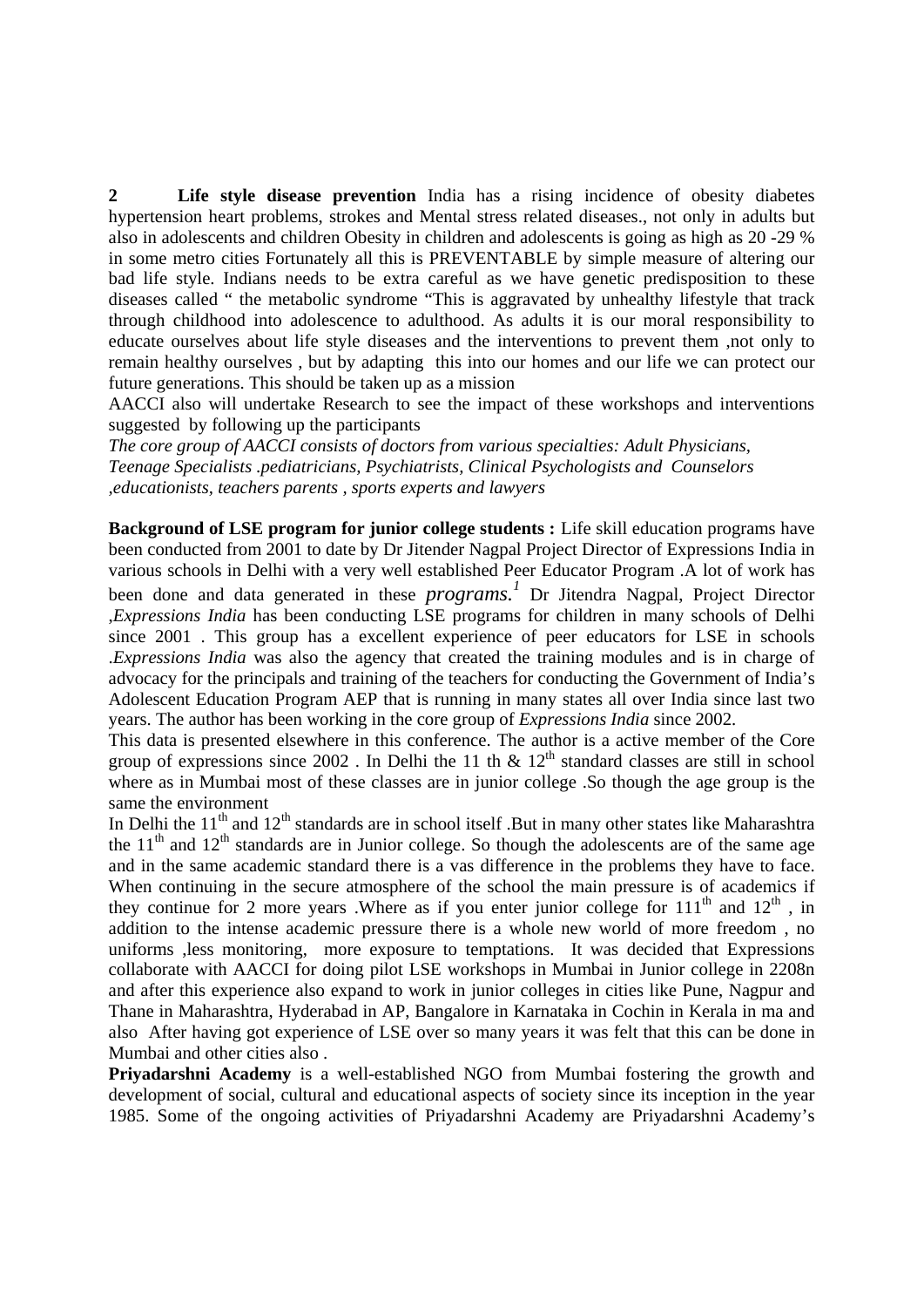Global Awards: Educational Scholarships, Literary Awards, Vedic Research Projects, National Integration through Dance and Music, Promotion of Oriental Studies.

Mr Nanik Rupani Chairperson of Priyadarshni kindly agreed to sponsor the pilot project in Mumbai colleges in South Mumbai .This was launched by Mr. Milind Deora the young dynamic MP from South Mumbai as a " Healthy Youth and Healthy India " project in collaboration with KC college Mumbai in July 2008. Priyadarshni Academy also supported the development of a specially created module of life skill training program over 2 days and the first volumes of the AACCI health education series FAQS for parents part 1 and Teen Tips part 1 by the Published by Paramin printers Mumbai .

## **It was decided to impart LSE training Program in three phases**

*Phase 1* conducting a number of LSE workshops in various colleges to orient the students and teachers to the concept of life skill education

*Phase 2* a) peer educators training workshops

b)Conducting master trainer workshops for teachers

The term "peer educator" refers to true peers or near peers. A true peer is a person who is considered a member of a particular group, both by themselves and by other group members. A near peer is similar but differs in some small way, for example they may be a few years older. Peer educators may act in different roles, such as facilitators, counselors, sources of information, support workers or tutors. Teenagers are more likely to hear and personalize messages, and thus to change their attitudes and behaviors, if they believe the messenger is similar to them and faces the same concerns and pressures. Peer educators themselves benefit from programs by receiving special training in making decisions, clarifying values, and acting in accordance with those values.

*Phase 3* Making the teachers and peer educators self sufficient and start conducting LSE workshops in their colleges initially under supervision of AACCI faculty

#### **METHODOLOGY 1**

*Each workshop is specially designed to impart a particular skill and involves all or some of the following techniques.* 

- *i. Mini lectures*
- *ii. Group participation & discussions*
- *iii. Brainstorming*
- *iv. Role play*
- *v. Group tasks and activities*
- *vi. Enhanced self-esteem*
- *vii. Assertiveness*
- *viii. Social sensitivity* 
	- *ix. Listening and communication skills*
	- *x. Ability to plan and set goals*
- *xi. Learning to learn*
- *xii. Acquisition of knowledge related to specific contents.*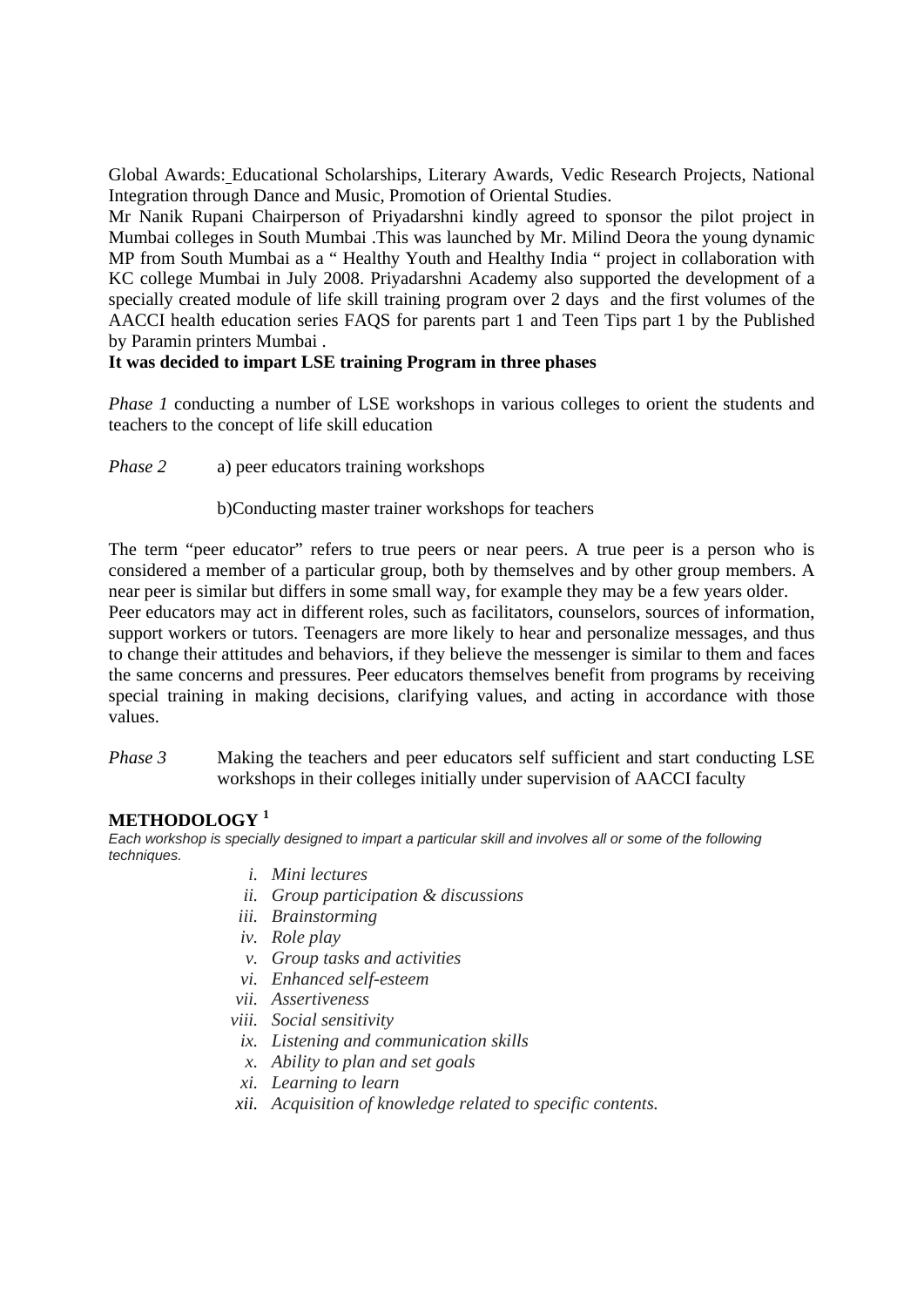The Life Skills Training Workshops enhance cognitive behavior skills and relaxation techniques through 5—6 facilitator led sessions<sup>1</sup>These sessions bring awareness in adolescents about their emotions and empower them to make informed choices. Through the experiential learning process youth internalize the knowledge and gain the ability to apply the skills appropriately. The workshop is designed to enable them to cope more effectively with negative emotions and stressful situations, to improve their relationships with their peers and family and to increase the proportion of positives in their lives. The information is presented in a skill learning format with the facilitator leading participants through each of several behavioral skills modeling them as necessary , and allowing time for practice and feedback. At the end of the workshop a post test questionnaire is filled up by the participants to assess the level of knowledge acquired and change in the attitude. The Peer Trainers are expected to conduct the same workshops back in their respective schools and return with a feedback on the following session. The participants are told that the workshop is designed to enable them to cope more effectively with negative emotions and stressful situations ,t o improve their relationships with their peers and family,and to increase the proportion of positives in their lives. The information is presented in a skill learning format with the facilitator leading participants through each of several behavioral skills modeling them as necessary , and allowing time for practice and feedback. At the end of every workshop the participants receive a copy of life skills manual to take home with them.

Separate workshops are held for teachers to empower them to deal constructively with growing up issues through effective communication with adolescents and reducing high risk behaviors.**The techniques followed with the participants during the training prog are:**

- discussions
- brainstorming
- games
- quiz
- collage making
- role plays
- case studies
- VIPP cards
- situational analysis
- slide shows
- film clippings
- inter school literary festival promoting adolescent mental health
- advocacy prog for institutional heads
- training prog for nodal teachers nationwide

## **A database is collected through the feedback forms to evaluate the gain in knowledge, skills and attitude building**.

**The life skills training** rather than just teaching information about a drug teaches students to develop skills so they are less likely to engage in high risk behavior. **Drug reistance skills** enable adolescents and young people to recognize and challenge misconceptions about tobacco and other drug use. **Personal self management skills** teach students to examine their self image and its effects on behavior**. General social skills** teach students to communicate effectively and avoid misinterpretations . Life Skills Training teaches students that they have a choice other than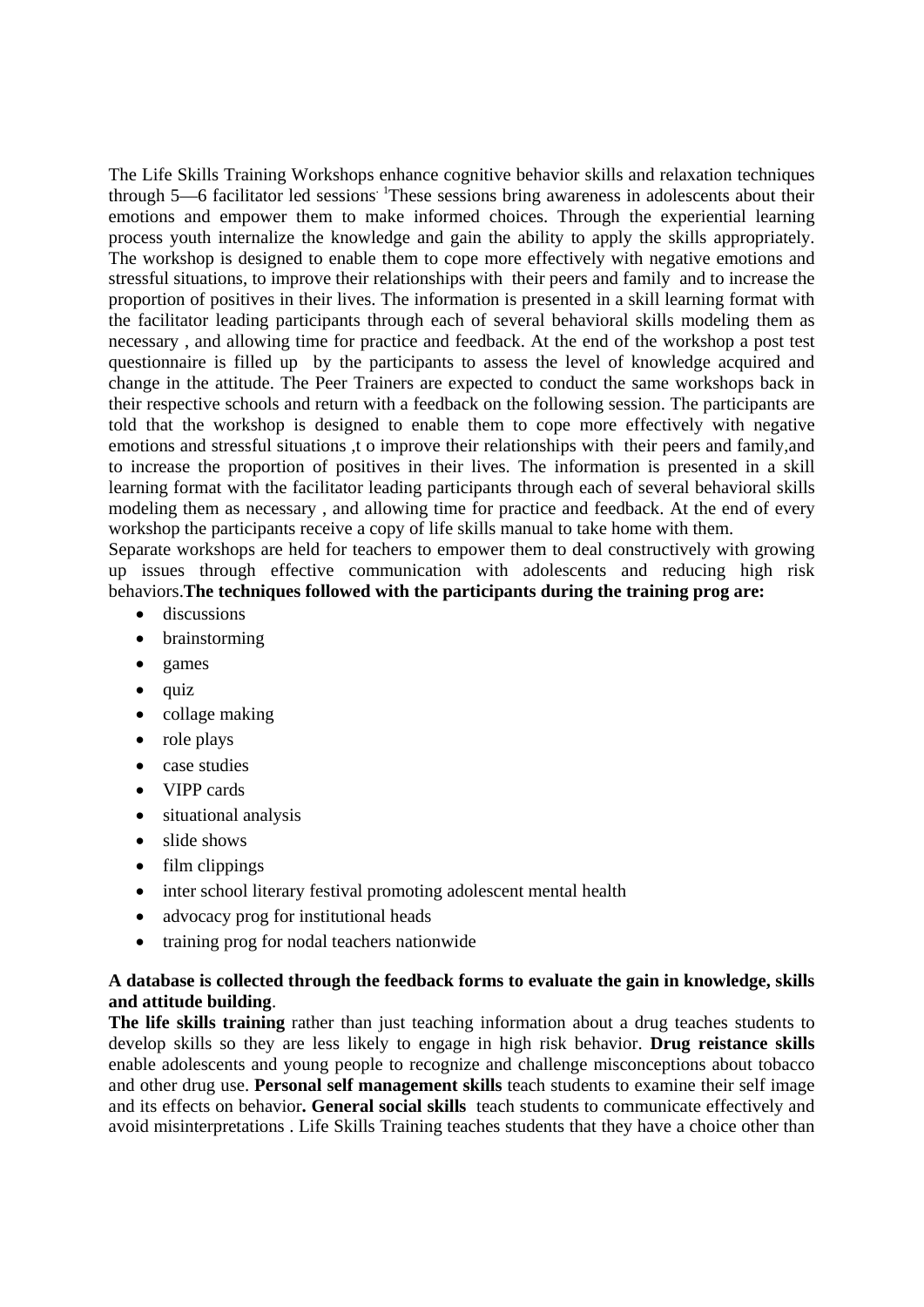being aggressive or passive. The students enhance their refusal skills while practicing the real life situations through role plays which empowers them to say no to drugs and yet keep friends.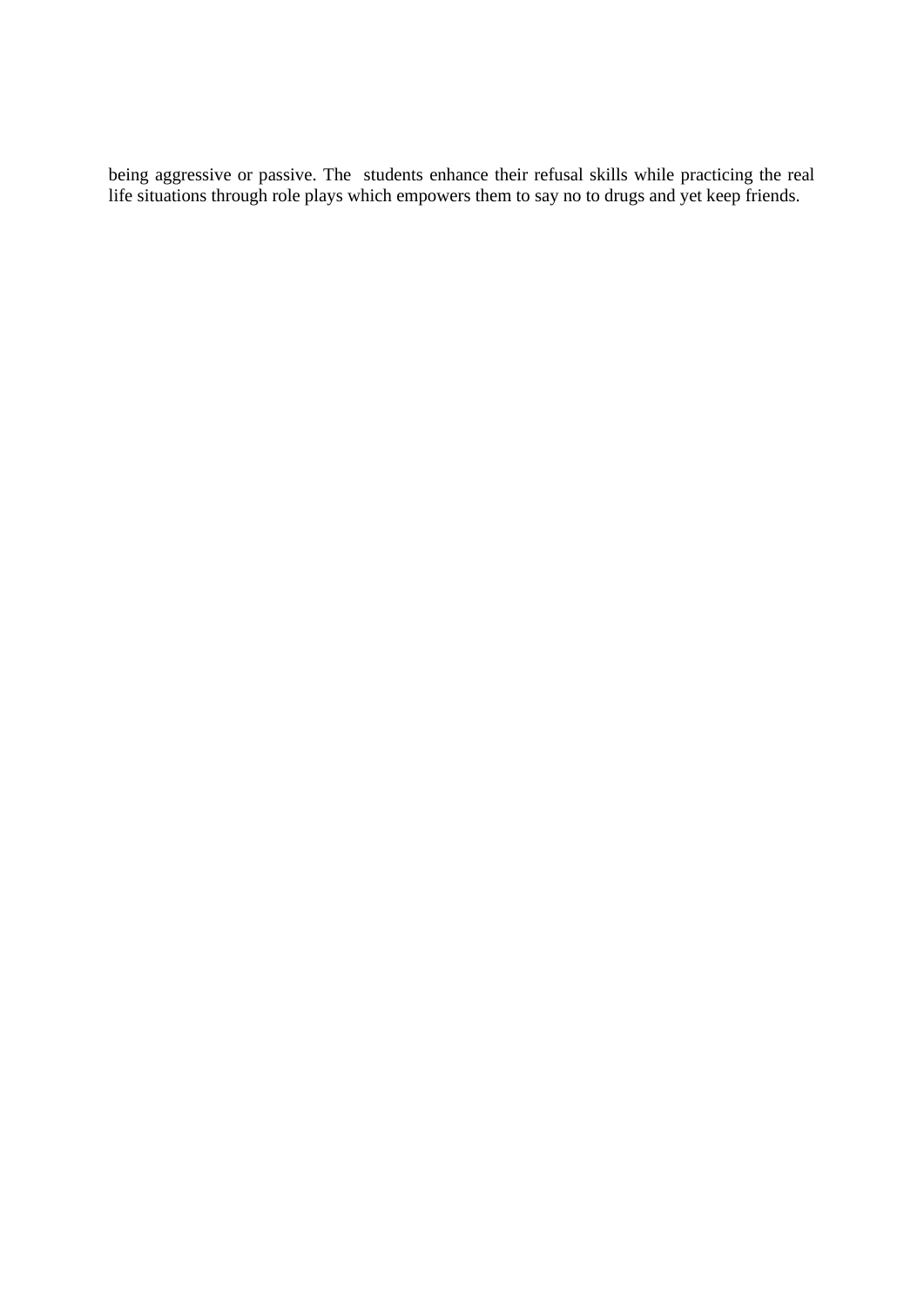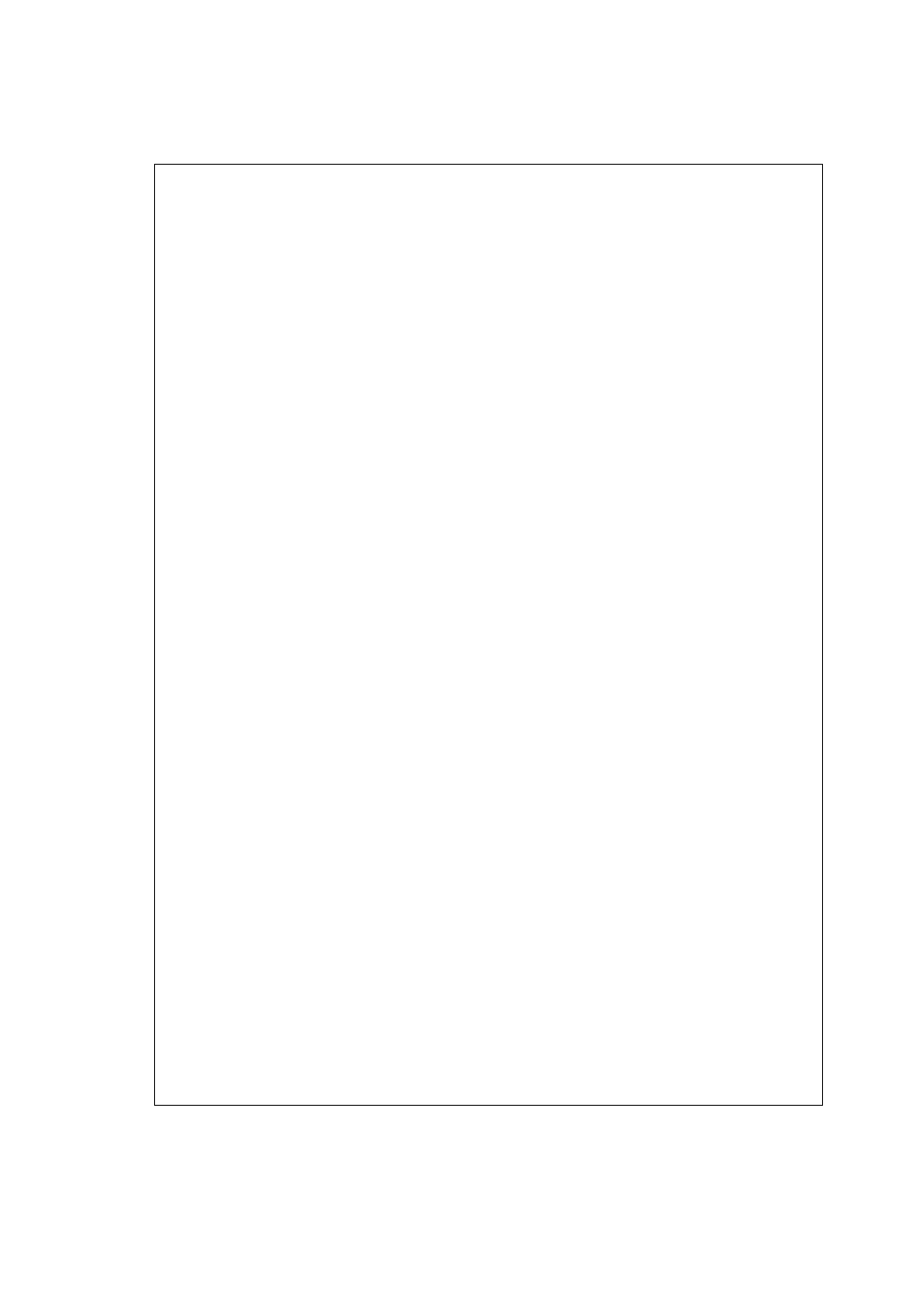( & Dr Jitender Nagpal *Project Director, 'Expressions' Delhi* jitendranagpal@rediffmail.com )

#### **Introduction**

Psychosocial competence is a person's ability to deal effectively with the demands and challenges of everyday life. It is a person's ability to maintain a state of mental well being and to show this in adaptive and positive behaviour while interacting with others.

When health problems are related to behaviour, as is the case in adolescent age group, health promotion can be achieved by enhancing the adolescent's coping resources. In school-based programmes for adolescents, the teaching of life skills in a supportive learning environment can do this.

Several definitions of life skills are available. Life skills have been defined by the World Health Organization (WHO) as "*the abilities for adaptive and positive behaviour that enable individuals to deal effectively with the demands and challenges of everyday life".*

UNICEF defines life skills-based education as basically being a behaviour change or behaviour development approach designed to address a balance of three areas: *knowledge, attitude and skills***.** The UNICEF definition is based on research evidence that shifts in risk behaviour are unlikely if knowledge, attitudinal and skills based competency is not addressed.

Life skills are essentially those abilities that help promote mental well being and competence in young people as they face the realities of life.

# **TABLE 1**



Table 1, explains how Life skills enable individuals to translate knowledge, attitudes and values into actual abilities – i.e. **what to do and how to do it**.

Life skills are abilities that enable individuals to behave in healthy ways, given the desire to do so and given the scope and opportunity to do so. They are not a panacea.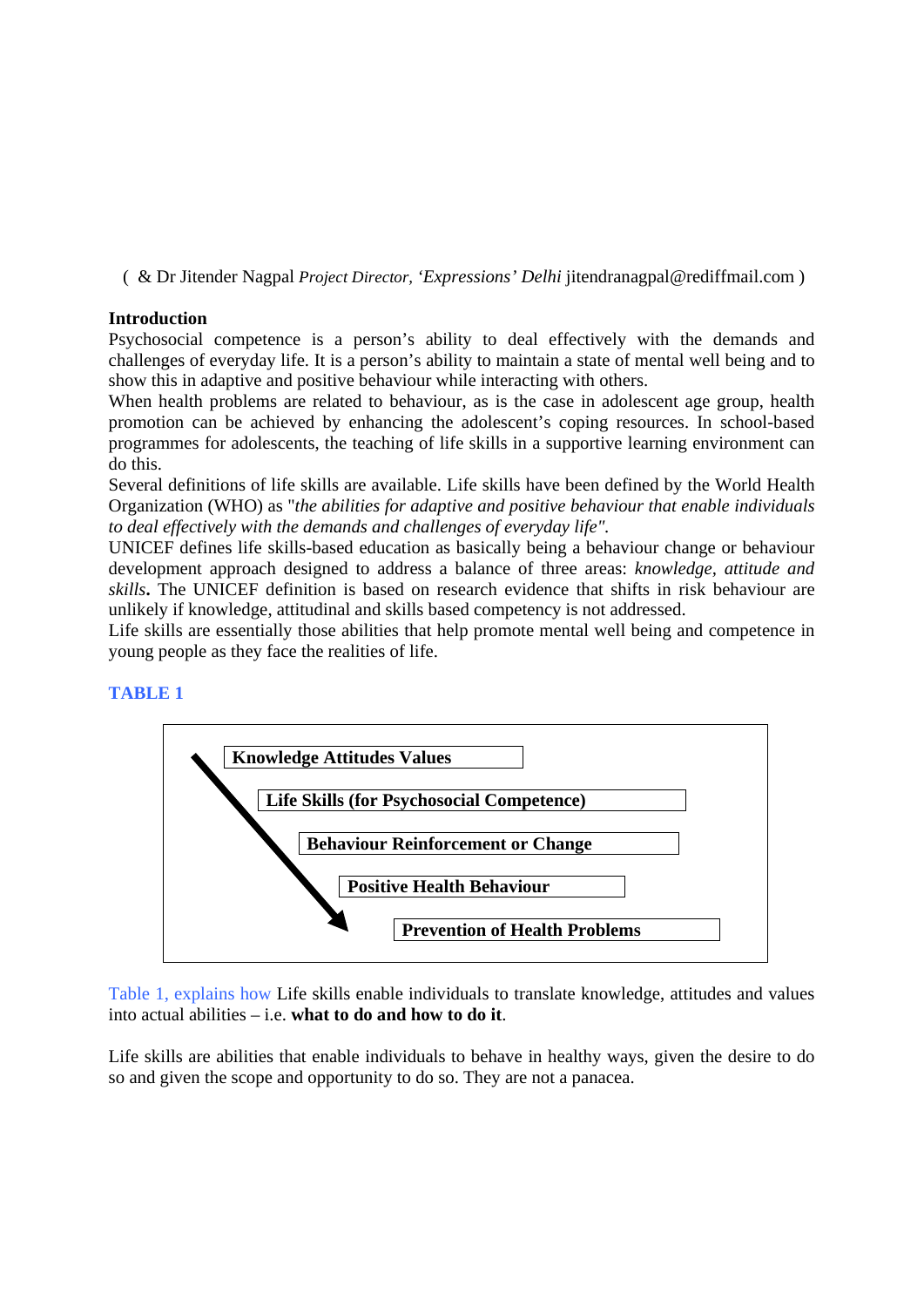Effective acquisition and application of life skills can influence the way we feel about others, ourselves and equally will influence the way we are perceived by others. Life skills contribute to our perceptions of self-confidence and self-esteem. Life skills therefore play an important role in the promotion of mental well being. The promotion of mental well being contributes to our motivation to look after ourselves and others, the prevention of mental disorders, and the prevention of health and behaviour problems.

Life Skills can be utilized in many content areas, issues, topics or subjects such as in prevention of drug abuse, sexual violence, teenage pregnancy, HIV/AIDS/STD prevention, suicide prevention, etc. UNICEF extends its use further into consumer education, environmental education, peace education or education for development, livelihood and income generation, among others. In short, **it empowers young people to take positive actions to protect themselves and to promote health and positive social relationships.** 

## **Kinds of Life Skills**

| <b>COMMUNICATION AND</b> |                             | <b>DECISION-MAKING AND</b>    |                                 | <b>COPING AND SELF-</b>  |                                |                                           |
|--------------------------|-----------------------------|-------------------------------|---------------------------------|--------------------------|--------------------------------|-------------------------------------------|
| <b>INTERPERSONAL</b>     |                             | <b>CRITICAL THINKING</b>      |                                 | <b>MANAGEMENT SKILLS</b> |                                |                                           |
| <b>SKILLS</b>            |                             | <b>SKILLS</b>                 |                                 |                          |                                |                                           |
| <b>Interpersonal</b>     |                             | Decision-making/<br>٠         |                                 | $\blacklozenge$          | <b>Skills for Increasing</b>   |                                           |
|                          | <b>Communication Skills</b> | <b>Problem solving skills</b> |                                 |                          | <b>Personal Confidence and</b> |                                           |
| $\blacksquare$           | verbal/nonverbal            |                               | information-gathering           |                          |                                | <b>Abilities to Assume</b>                |
|                          | communication               |                               | skills                          |                          |                                | <b>Control, Take</b>                      |
| ٠                        | active listening            |                               | evaluating future<br>п          |                          |                                | <b>Responsibility, Make a</b>             |
| $\blacksquare$           | expressing feelings;        |                               | consequences of                 |                          |                                | <b>Difference, or Bring</b>               |
|                          | giving feedback             |                               | present actions for self        |                          |                                | <b>About Change</b>                       |
|                          | (without blaming) and       |                               | and others-                     |                          |                                | building self-esteem/<br>$\blacksquare$   |
|                          | receiving feedback          |                               | determining                     |                          |                                | confidence                                |
| ٠                        | <b>Negotiation/Refusal</b>  |                               | alternative solutions to        |                          |                                | creating self-awareness<br>п              |
| <b>Skills</b>            |                             |                               | problems                        |                          |                                | skills, including                         |
|                          | negotiation and             |                               | analysis skills<br>п            |                          |                                | awareness of rights,                      |
|                          | conflict management         |                               |                                 | regarding the influence  |                                | influences, values,                       |
|                          | assertiveness skills        |                               | of values and of                |                          |                                | attitudes, rights,                        |
| ٠                        | refusal skills              |                               |                                 | attitudes about self and |                                | strengths, and                            |
| <b>Empathy Building</b>  |                             | others on motivation          |                                 |                          | weaknesses                     |                                           |
|                          | ability to listen,          | ٠                             | <b>Critical Thinking Skills</b> |                          |                                | setting goals<br>п                        |
|                          | understand another's        |                               | analyzing peer and              |                          |                                | self-evaluation / self-<br>$\blacksquare$ |
|                          | needs and                   |                               | media influences                |                          |                                | assessment/self-                          |
|                          | circumstances, and          |                               | analyzing attitudes,<br>п       |                          |                                | monitoring skills                         |
|                          | express that                |                               | values, social norms,           |                          | ٠                              | <b>Skills for Managing</b>                |
|                          | understanding               |                               | beliefs, and factors            |                          |                                | Feelings                                  |
| <b>Cooperation and</b>   |                             |                               | affecting them                  |                          |                                | managing anger                            |
| <b>Teamwork</b>          |                             |                               | identifying relevant<br>g,      |                          |                                | dealing with grief and<br>g,              |
|                          | expressing respect for      |                               | information and                 |                          |                                | anxiety                                   |
|                          | others' contributions       |                               | sources of information          |                          |                                | coping with loss,<br>Ξ                    |
|                          | and different styles        |                               |                                 |                          |                                | abuse, and trauma                         |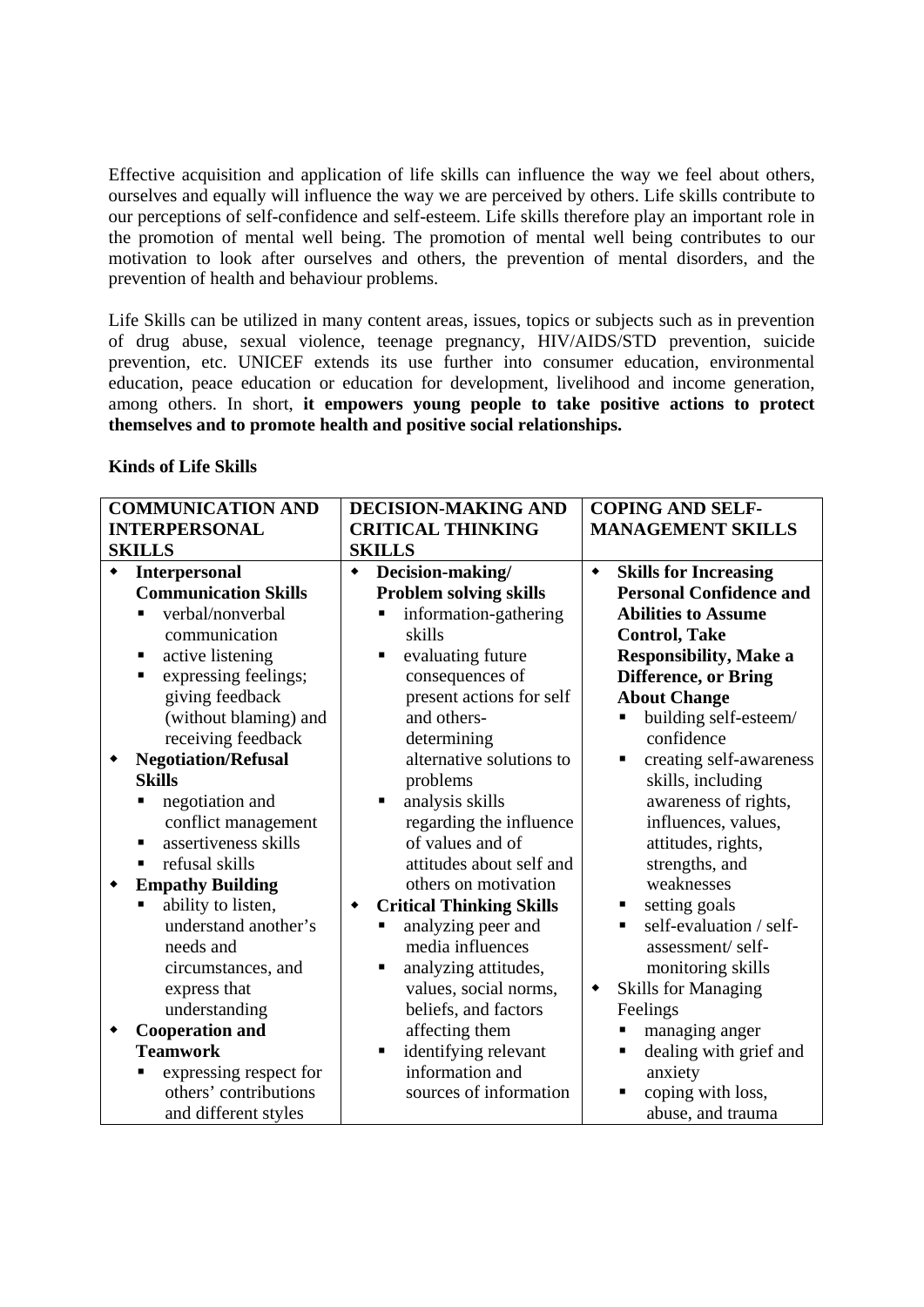|                        | assessing one's own<br>п<br>abilities and<br>contributing to the |  | <b>Skills for Managing Stress</b><br>time management<br>positive thinking |
|------------------------|------------------------------------------------------------------|--|---------------------------------------------------------------------------|
|                        | group                                                            |  | relaxation techniques                                                     |
| <b>Advocacy Skills</b> |                                                                  |  |                                                                           |
|                        | influencing skills and<br>$\blacksquare$                         |  |                                                                           |
|                        | persuasion                                                       |  |                                                                           |
|                        | networking and<br>$\blacksquare$                                 |  |                                                                           |
|                        | motivation skills                                                |  |                                                                           |

(Source: WHO - Information Series on School Health, Document  $9 -$  Skills for Health) $2 -$ This information is available on http://www.who.int/school\_youth\_health/media/en/

Inevitably, cultural and social factors will determine the exact nature of life skills. E.g. eye contact may be encouraged in boys for effective communication, but not for girls in some societies. The exact content of life skill education must therefore be determined in a more local context. However, life skills are being taught in such a wide variety of countries that they appear to have relevance across cultures.

Life skills lessons are designed to allow opportunities for practice of skills in a supportive learning environment. **Lessons are both active and experiential**. In passive learning, the teacher passes on knowledge and the learner is the recipient of information. Active learning, however, engages the teacher and children in a dynamic process of learning by using methods such as brainstorming, group discussion and debates. Experiential learning is based on actual practice or what is being taught, i.e., using games and role play.

Processing questions are used to structure life skills lessons and to maintain student involvement and reflection on what is being taught. Three processing questions are:

- What is the lesson about?
- What have I learnt from the lesson? What thoughts and feelings did the lesson stimulate?
- What can I do with what I learned/experienced? How can I apply it to everyday life?

Given the wide ranging relevance of life skills, an optimal strategy for the introduction of life skills teaching would be to make it available to all children and adolescents in schools.<sup>3</sup>

The school is an appropriate place for the introduction of life skills education because schools have access to children and adolescents on a large scale, experienced teachers and infrastructure is in place.

The place of life skills teaching in the school curriculum can very greatly. When the life skills programme is included as a part of the school curriculum it is referred to as **"integrated**". Life skills can also be taught within the academic subjects, such as the teaching of communication skills in the context of language classes. Taught in this way life skill education is **"infused"** into the existing curriculum. Life skill education may also be implemented as an extra-curricular activity.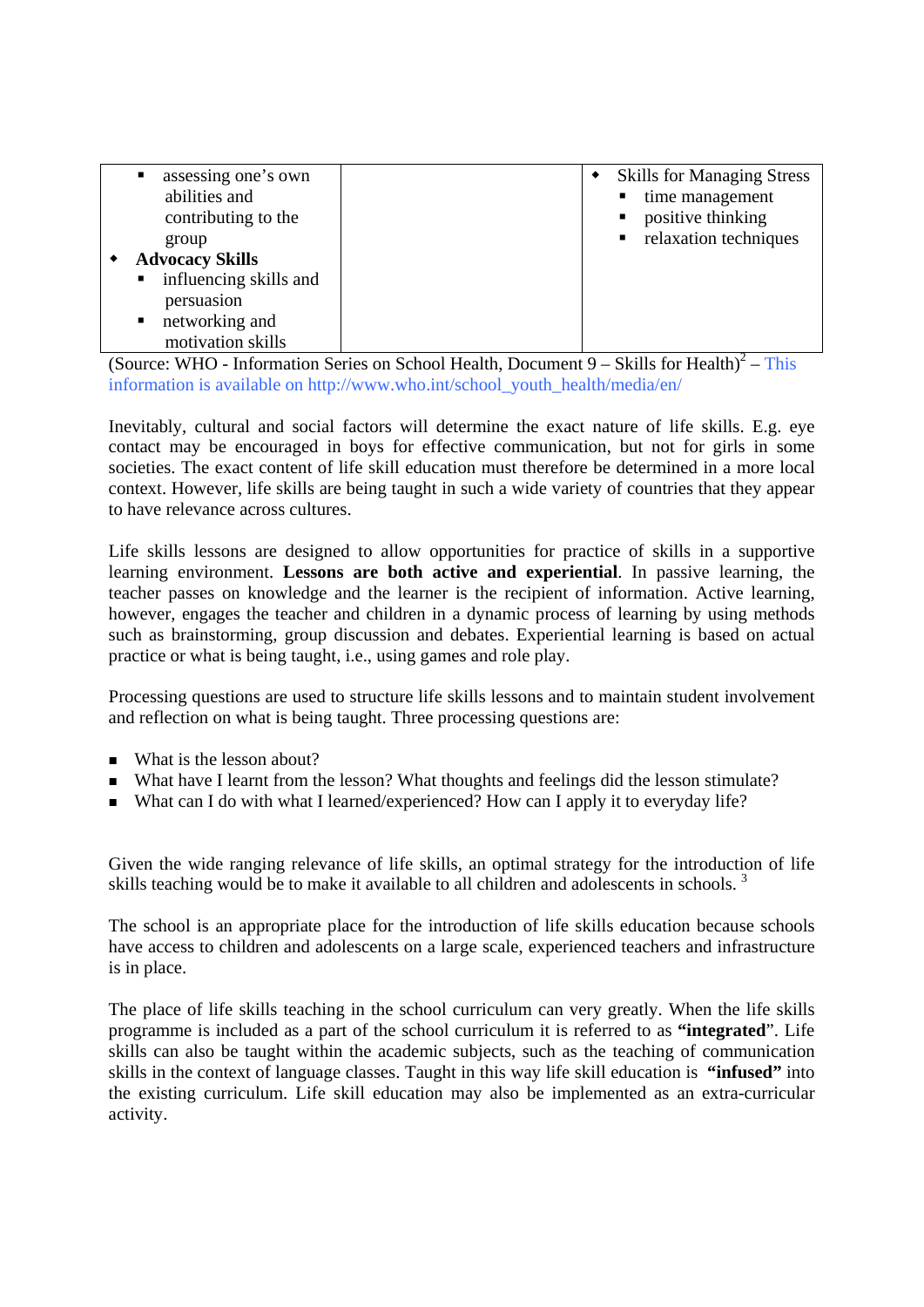#### Life Skills often must be practiced over and over again before mastery is gained. **EVALUATION OF LIFE SKILLS PROGRAMME**

Evaluative studies of life skills programmes suggest that the methods used can help to improve teacher and pupil relationships. There are indications that life skills lessons are associated with fewer reports of classroom behaviour problems. Other positive effects include improved school attendance, less bullying, fewer referrals to specialist support services and better relationships between children and their parents.

#### **Effectiveness of Life Skills Education has been studied by various researchers:**

- $\bullet$  Magnani et al (2005)<sup>4</sup> studied the impact of life skills education on knowledge and behaviors associated with the spread of HIV/AIDS. Data from panel study of 2222 youth showed that School-based life skills education appears capable of communicating key information and helping youth develop skills relevant to reducing HIV risk.
- A meta-analysis of adolescent psychosocial smoking prevention programs by Hwang et al  $(2004)^5$  examined 65 adolescent psychosocial smoking prevention programs (1978 to 1997) among students in Grades 6 to 12 in the United States. Adolescent smoking reduction rates were improved by using either cognitive behavior or life skills program modalities and/or a school-community-incorporated program setting.
- Research shows that skills-based health education promotes healthy lifestyles and reduces risk behaviours. A meta-analysis of 207 school-based drug prevention programmes grouped approaches to prevention into nine categories: knowledge only; affective only; knowledge and affective; decisions, values, and attitudes; generic skills training; social influences; comprehensive life skills; "other" programmes; and health education K-12. The study concluded that the most successful of the interactive programmes are the comprehensive life skills-based education programmes that incorporate the refusal skills offered in the social influences programmes and add skills such as assertiveness, coping, communication skills, etc. (Tobler,  $1992$ )<sup>6</sup>.
- Australia, Chile, Norway, and Swaziland collaborated in a pilot study on the efficacy of the social influences approach in school-based alcohol education. The data show that peer-led education appears to be effective in reducing alcohol use across a variety of settings and cultures (Perry & Grant, 1991)<sup>7</sup>.
- In the United States, a study of nearly 6,000 students from 56 schools implemented a Life Skills Training (LST) programme, based on a person-environment interactive model that assumes that there are multiple pathways to tobacco, alcohol, and drug use. The results of the three-year intervention study showed that LST had a significant impact on reducing cigarette, marijuana, and alcohol use. Results of the six-year follow-up indicated that the effects of the programme lasted until the end of the twelfth grade (CDC,  $1999$ )<sup>8</sup>.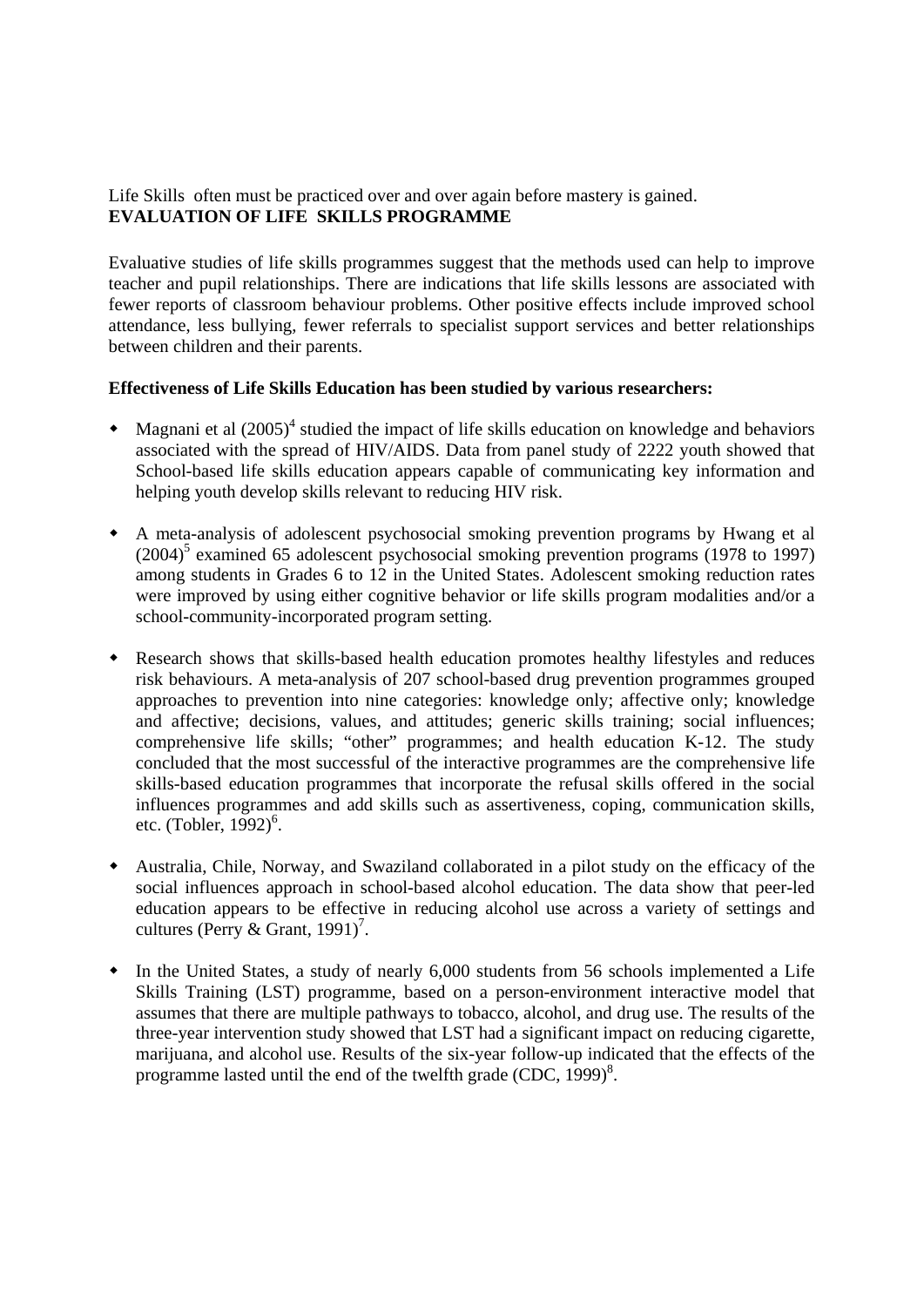• Kirby and DiClemente  $(1994)^9$  found that negotiation skills enhance students' ability to delay sex or to use condoms. Wilson and colleagues  $(1992)^{10}$  concluded that interactive teaching methods are "better than lectures at increasing condom use and confidence in using condoms and at reducing the number of sexual partners." Their evaluation found that female student teachers in Zimbabwe who participated in a skills-based AIDS intervention were more knowledgeable about condoms and their correct use, had a higher sense of self-efficacy, perceived fewer barriers, and reported fewer sexual partners four months after the intervention than their colleagues who participated in a lecture.

#### **MAINTENANCE OF A LIFE SKILLS PROGRAMME**

Systematic review of the use of the life skills programme will be an essential part of ensuring its long term value. Even when it is in place and running well, it will continue to require ongoing assessment and revision, to ensure that the life skills programme continues to meet the needs of young people. Follow-up training sessions can help the teachers and peer trainers in the longterm use of the programme.

Institute for Psychological Health  $(IPH)^{11}$  under project "Jidnyaasaa" in collaboration with Stree Mukti Sanghatana and Mumbai Police has been involved in community mental health in Thane, Mumbai since 1990. The purpose is making the community aware of its 'Mental health needs', providing plans & solutions and involving community members in projects and activities. Team of dedicated professionals and community volunteers work hand in hand and new members from community get valuable education and training.

'Expressions' (Nagpal, Bhave & Prasad., 2005)<sup>12</sup> is a school based project on mental health and life skills education. Started in June 1999 we have so far covered 110 schools. In 240 workshops: 10,000 children and adolescents, have been trained. Trained adolescents in turn work as peer educators for more programs with a cascade effect. Workshops are on issues of substance abuse, HIV/AIDS, anger and stress management, coping with failures etc.

#### **WHO ARE PEER EDUCATORS?**

The term "peer educator" refers to true peers or near peers. A true peer is a person who is considered a member of a particular group, both by themselves and by other group members. A near peer is similar but differs in some small way, for example they may be a few years older. Peer educators may act in different roles, such as facilitators, counselors, sources of information, support workers or tutors. Teenagers are more likely to hear and personalize messages, and thus to change their attitudes and behaviors, if they believe the messenger is similar to them and faces the same concerns and pressures. Peer educators themselves benefit from programs by receiving special training in making decisions, clarifying values, and acting in accordance with those values.

A **Cascade Strategy** for disseminating the training is used. **Peer trainers** go on to train others using the same, or a similar, training schedule. Care has to be taken however, to maintain the quality of the training at all levels.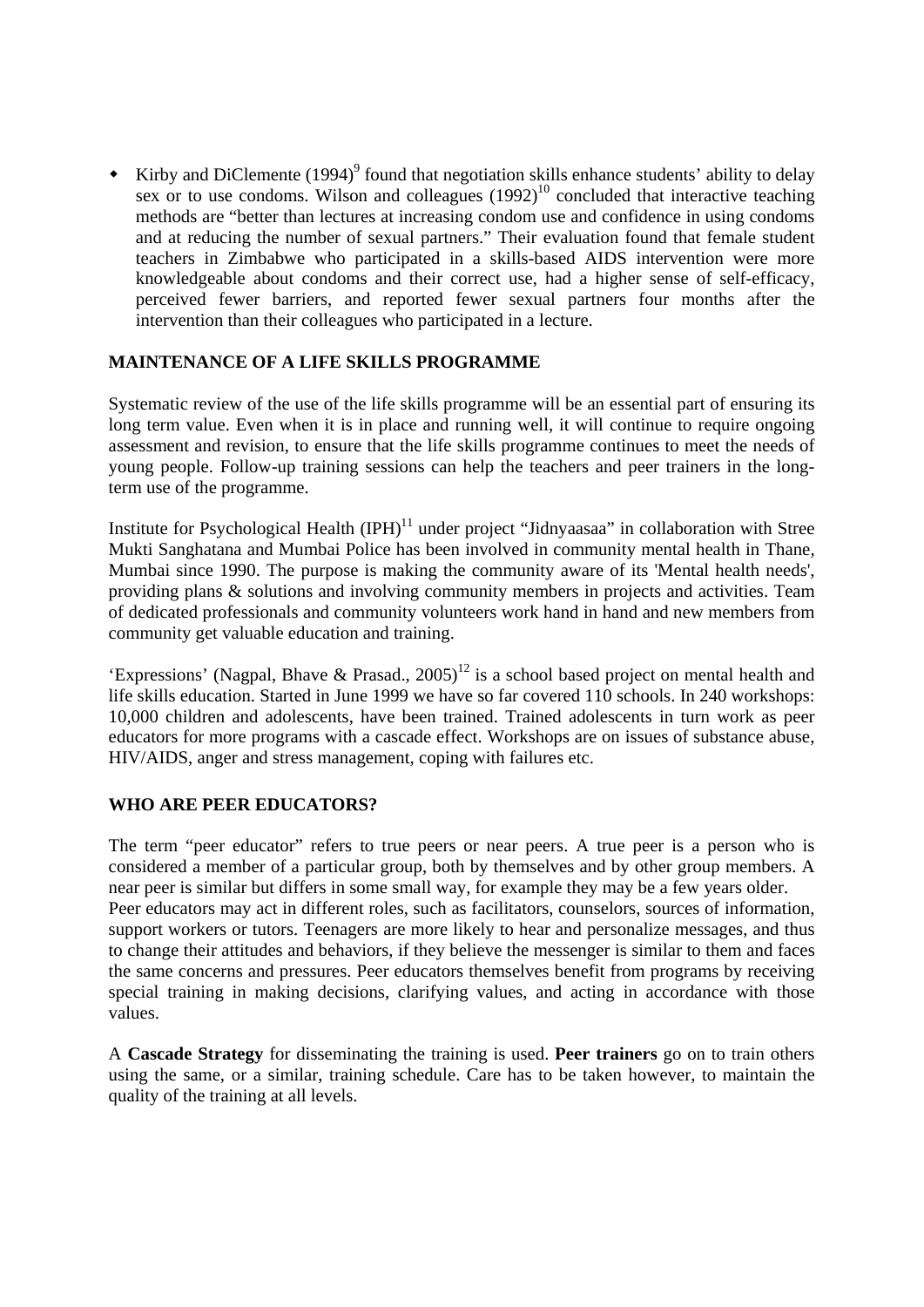- **STEP 1:** Psychosocial issues Through focus group discussions with the counselors and teachers the key issues frequently encountered in schools were identified. They were
	- − Difficult family interaction
	- Inadequate anger management
	- − Peer pressure
	- Interpersonal relationships: Opposite gender interaction
- **STEP 2:** The **counselor training and orientation programme** included the following steps:
	- − Theory of life skills
	- − Relevance in school setup
	- − Leadership training
	- − Anticipated difficulties
		- ♦ Cooperation of school administration
		- ♦ Resource availability
		- Continuity of the program
		- Identification of the peer trainer
- **STEP 3:** Identification of the peer trainer: The counselors discussed that a peer leader should be a person with the following qualities:
	- − Leadership quality
	- − Motivation
	- − Psychological orientation
	- Peer acceptance
	- − Consistent school record

#### **Training of the peer trainer**

- − Four representatives per school
- − One session per month with the core team of '**Expressions**' on
	- ♦ Group building and empathy
	- ♦ Family communication patterns
	- ♦ Heterosexual relationships
	- $\blacklozenge$  Handling emotions anger, loss
	- Stress and coping

#### **STEP 4: Conduction of similar workshops in respective schools by peer trainers**

#### **STEP 5: Feedback session with professional resource team**

- − Summary presentation of each workshop conducted at respective school
- − Quality control visit by the core team
- − Discussion of common difficulties encountered
- − Quantitative assessment through evaluation questionnaires

#### **A successful life skills-based education:**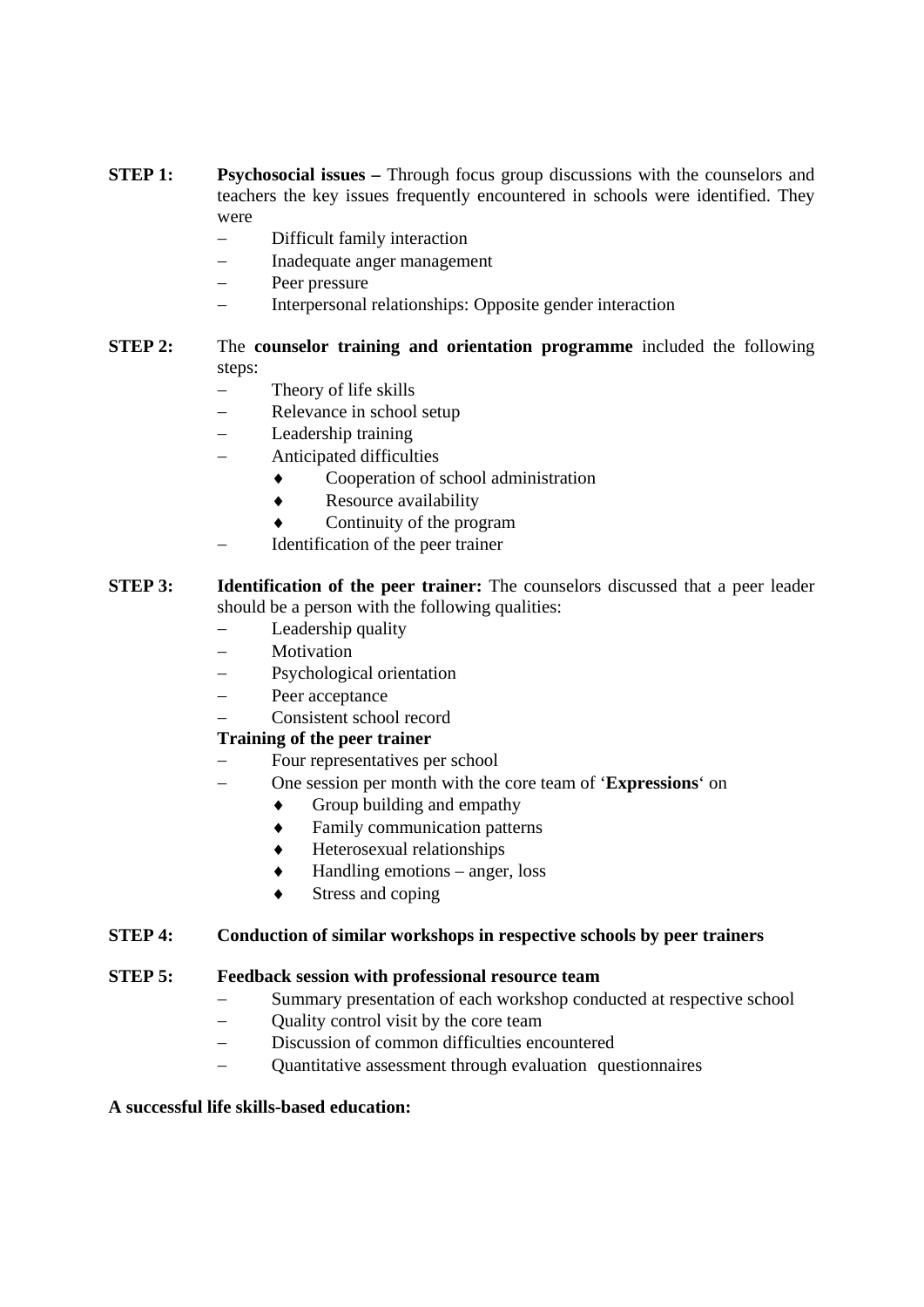- Should not only address knowledge and attitude change but more importantly behavioural changes.
- Traditional "information-based" approaches are generally not sufficient to yield changes in attitudes and behaviours. More effective teaching and learning outcomes are likely to result from content and teaching processes which address a balance of skills, as well as information and attitudes that are relevant to the participants and issues.
- It will work best when augmented with multiple strategies or when reinforcing young people everyday.
- It will work best if combined with others such as policy development, access to appropriate health services, community development and media and so on.

Acknowledgement : adapted from chapter on life skill programs  $3$ 

## **REFERENCES**

*1* Nagpal Jitendra, Bhave Swati & Prasad Divya S., Parental Management Training In School Mental Health - The Indian Experience, American Academy of Pediatrics - Section on Adolescent Health Newsletter, Volume 29 (No. 1), Autumn 2005.

*2* World Health Organization (WHO) - Information Series on School Health, Document 9, Skills for Health – Skills-based health education including life skills: An important component of a Child-Friendly/Health-Promoting School. http://www.who.int/school\_youth\_health/media/en/ *3*Nagpal J and Prasad DS Life skills training programs in Bhave's text Book of Adolescent medicine 1<sup>st</sup> Edition 2006 Chief Editor Dr Swati Y Bhave Jaypee brothers Medical Publishers New Delhi chapter pp

*4* Magnani R, Macintyre K, Karim AM, Brown L, Hutchinson P, Kaufman C, Rutenburg N, Hallman K, May J, Dallimore A, The impact of life skills education on adolescent sexual risk behaviors in KwaZulu-Natal, South Africa.; J Adolesc Health. 2005 Apr;36(4):289-304.

Hwang MS, Yeagley KL, Petosa R. A meta-analysis of adolescent psychosocial smoking prevention programs published between 1978 and 1997 in the United States. Health Educ Behav. 2004 Dec;31(6):702-19.

*6* Tobler N., (1992), Drug Prevention Programmes can Work: Research findings. Journal of Addictive Diseases 11 (3).

*7* Perry, C.L. & Grant, M. (1991). A Cross-cultural pilot study on alcohol education and young people. World Health Statistics Quarterly – Rapport. Trimestriel de Statistiques Sanitaires Mondiales, 44, 70-73. As cited in Hubley, 2000.

*8* Centers for Disease Control and Prevention (CD). (1999). Adolescent and School Health. Available on-line: http://www.cdc.gov/nccdphp/dash/.

Kirby D. & DiClemente, R.J. (1994). School-based interventions to prevent unprotected sex and HIV among adolescents. in R.J. DiClemente & J.L. Peterson (Eds.), Preventing AIDS: Theories and methods of behavioural intentions, pp. 7-139. New York: Plenum Press.